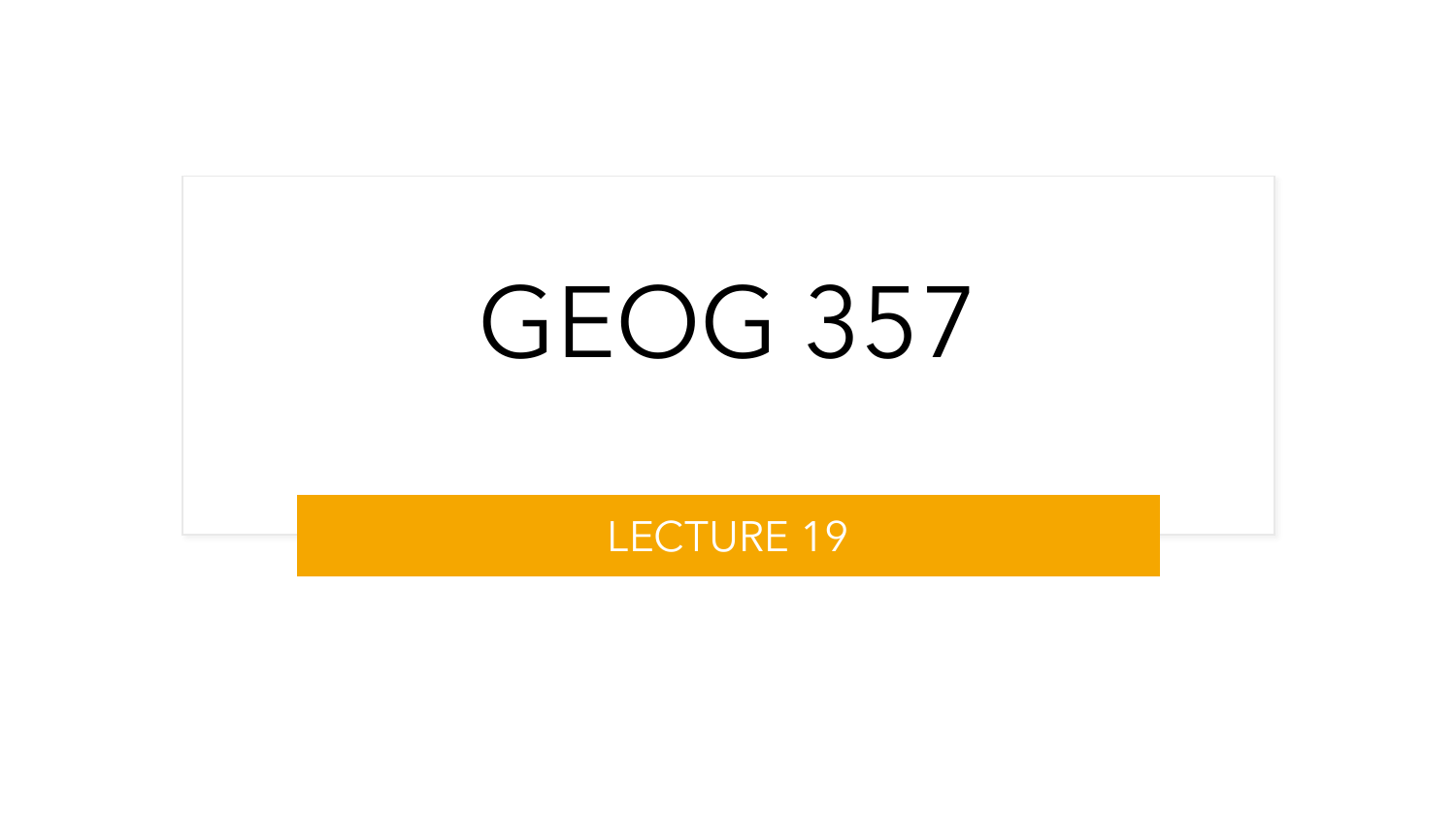### **Final Exam:** Nov 30th **Project Presentation and Submission:**

Dec 2<sup>nd</sup> and Dec 6<sup>th</sup> respectively

### **GEOG 311: Drainage Basin Morphology**

Please Register ASAP (Risk of Cancellation due to low numbers)

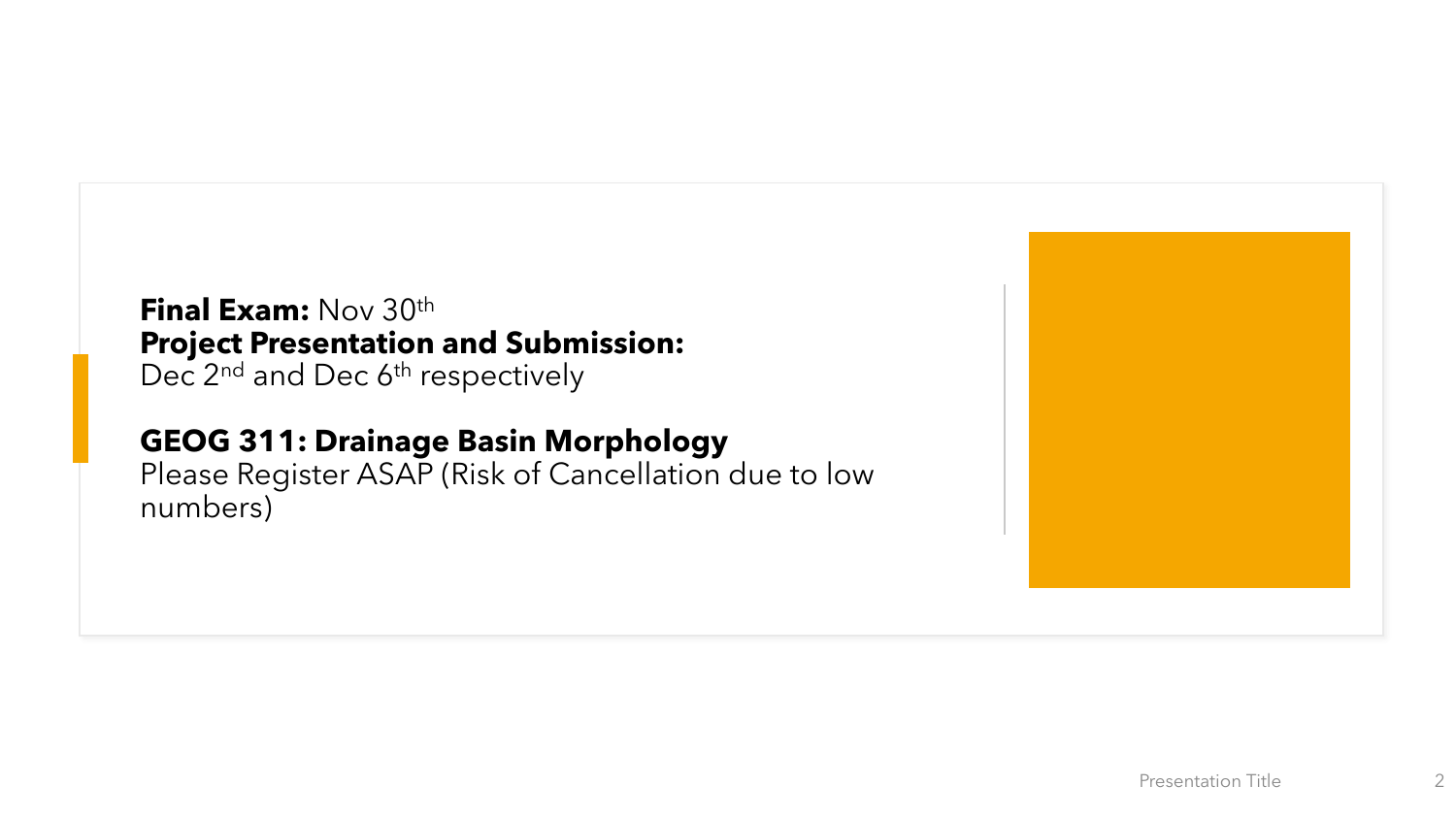# Definition and History

- Remote Sensing: Derivation of information using images acquired from an overhead perspective. The images are from EM radiation reflected or emitted from the Earth's surface.
- History of RS:
	- Note the importance of the postwar period (50s-60s), 1972, 80s,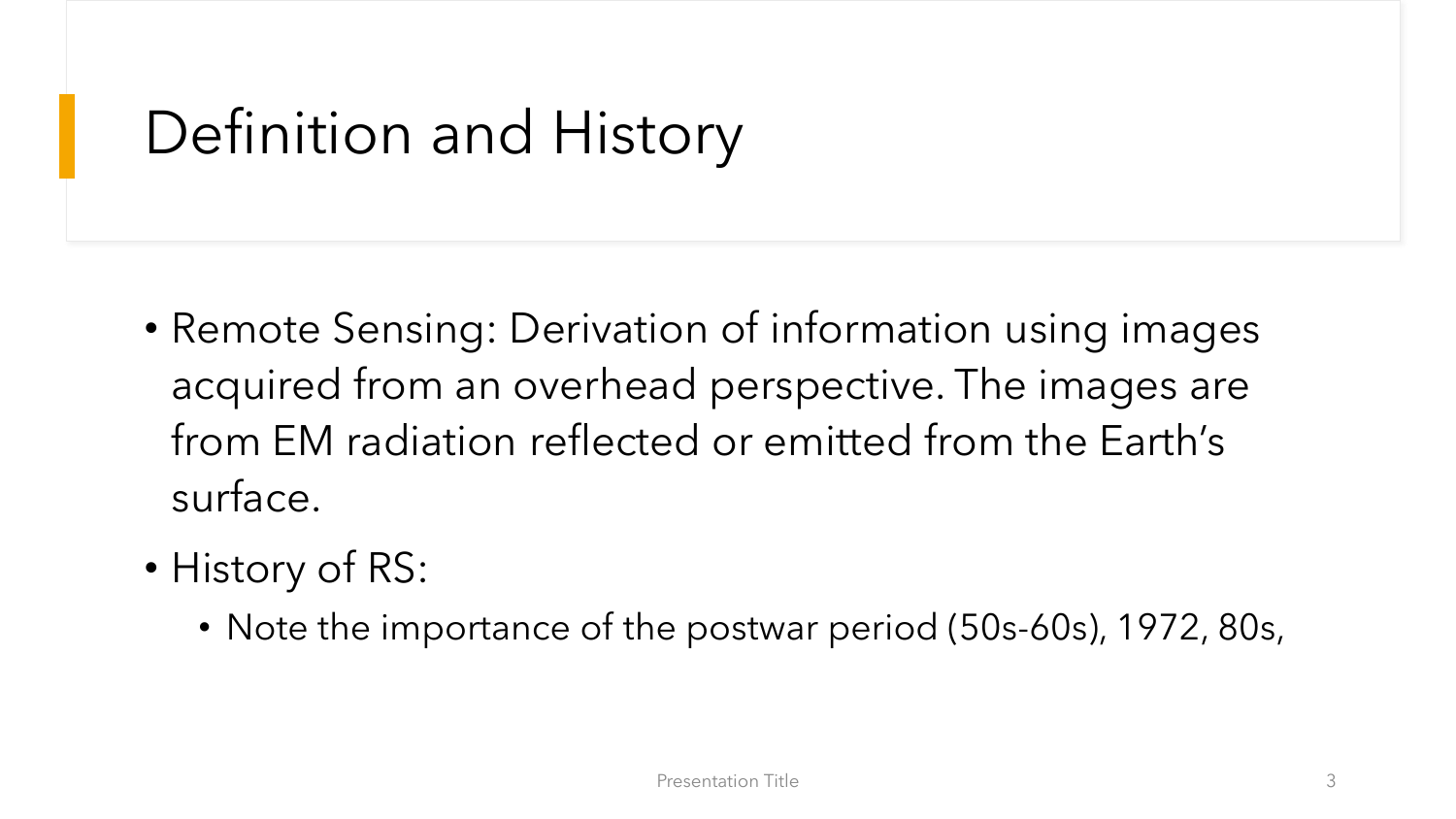# EM Spectrum

- Objects emit and reflect EM radiation
- Properties of EM radiation/energy
	- Differentiate and relationship between wavelength, amplitude, frequency, phase
	- Speed of EM radiation is constant
	- Units of measurement for EM radiation
		- Unit Conversion e.g. nanometers => microns/micrometers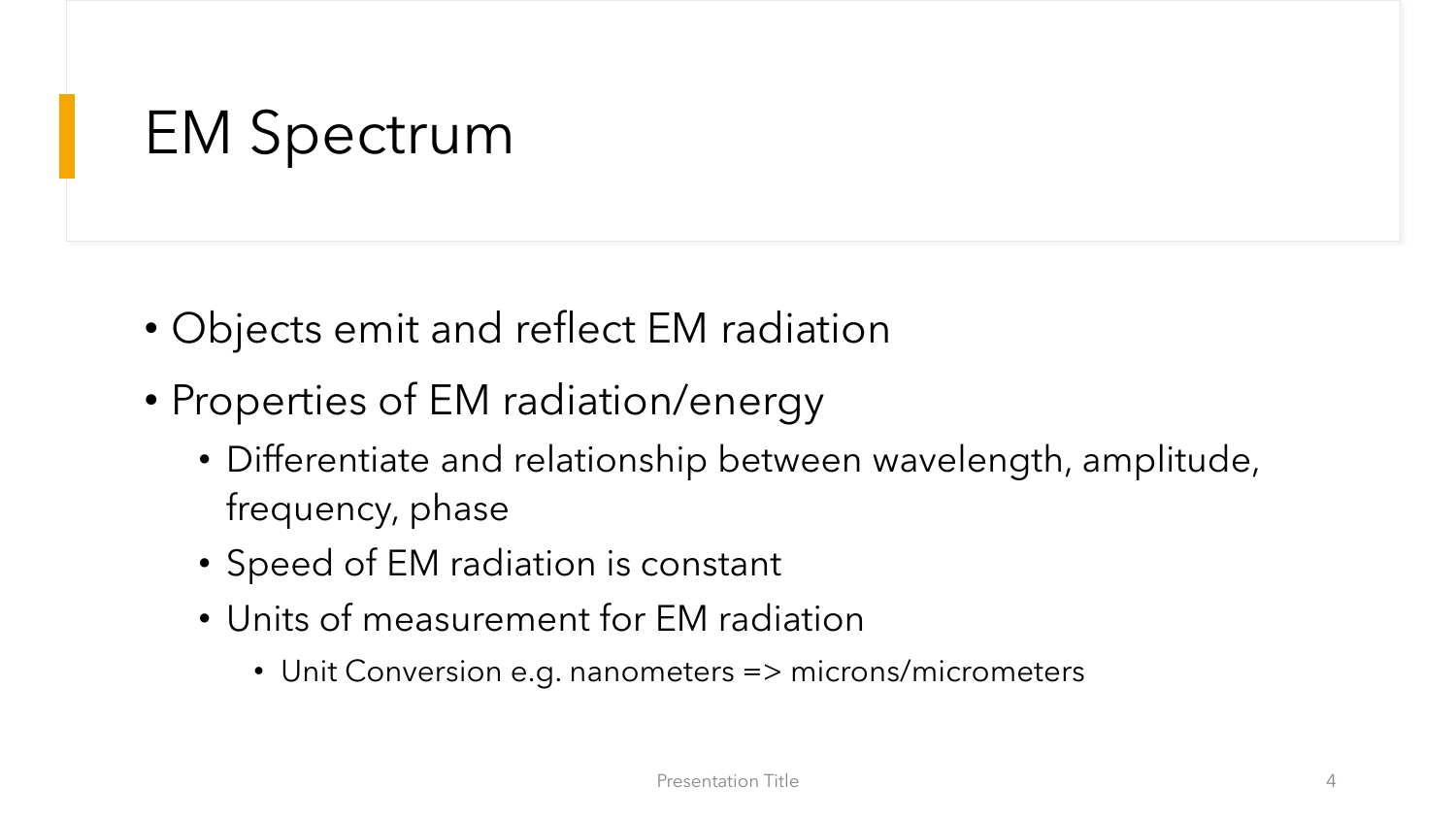## EM Spectrum

- Major Divisions of EM spectrum
	- Gamma, X-Rays, UV,…
- Wavelength range for UV, B, G, R, IR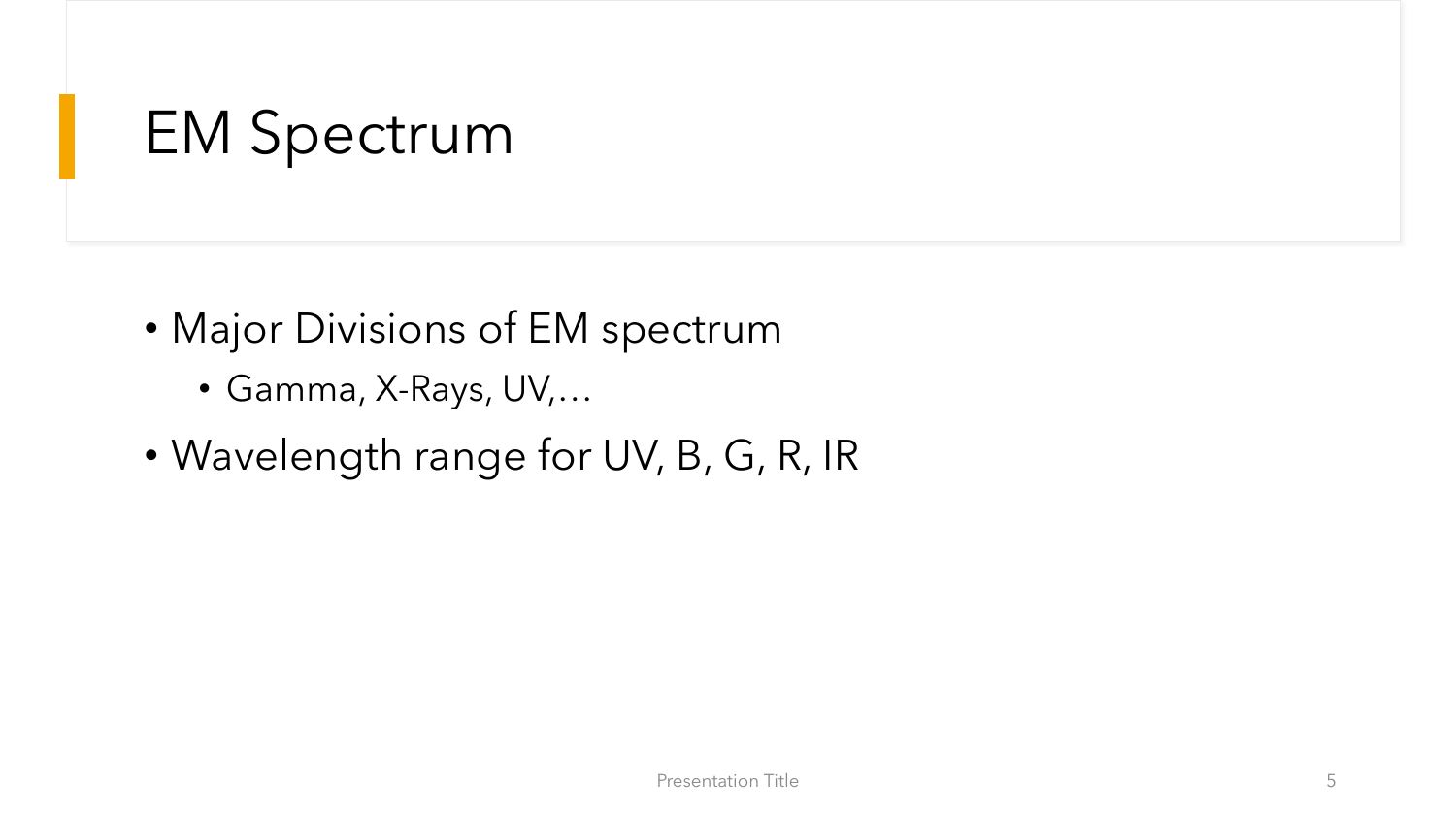### Imagery

- A pixel
	- Brightness as a numerical value
	- Separate value for each region of the EM spectrum
- Band Combinations

• Difference between Linear Array and Optical Mechanical Scanner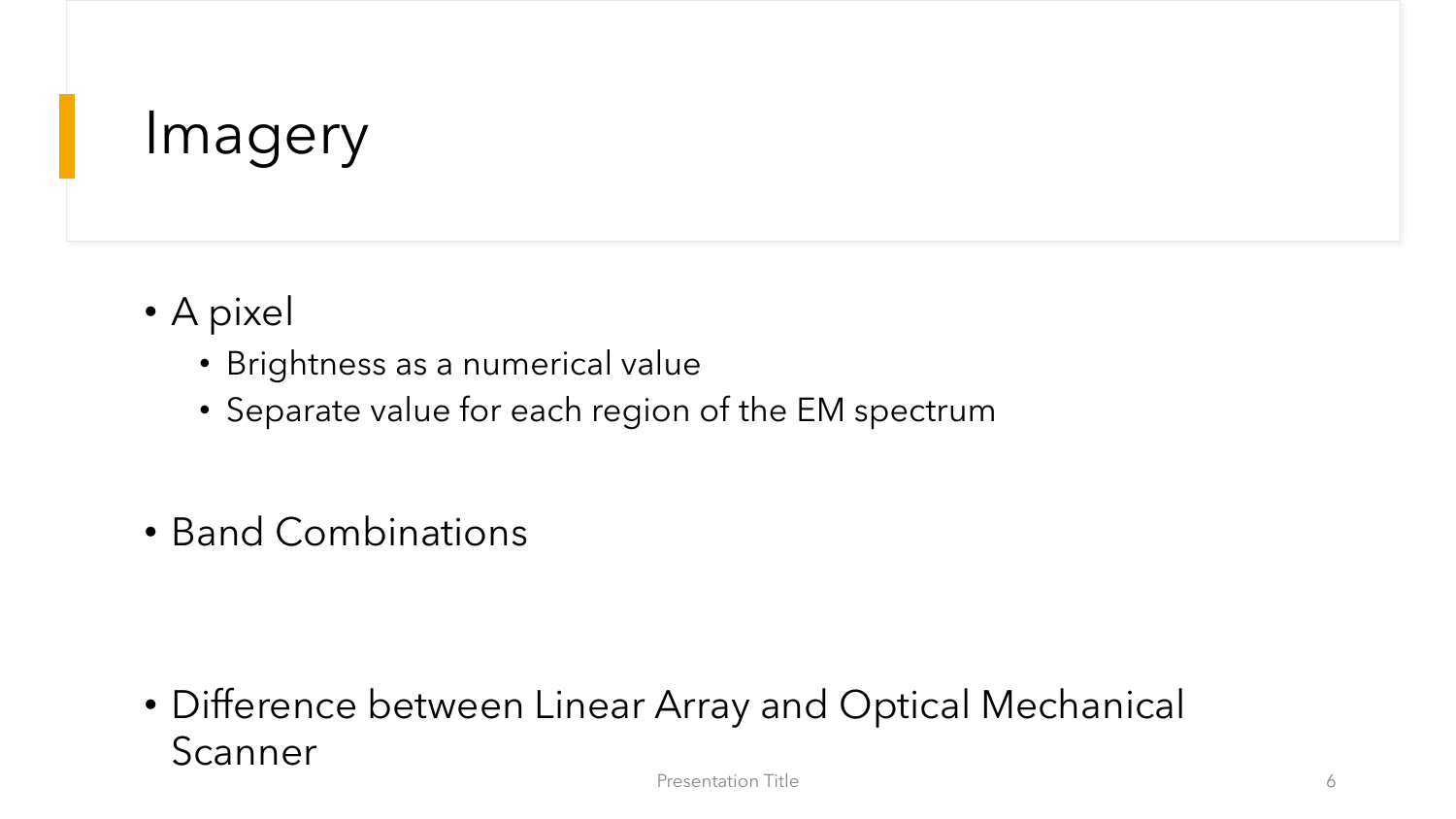### **Landsat 8 Operational Land Imager (OLI) and Thermal Infrared Sensor (TIRS)**

#### Reference

Barsi, J.A.; Lee, K.; Kvaran, G.; Markham, B.L.; Pedelty, J.A. The Spectral Response of the Landsat-8 Operational Land Imager. Remote Sens. 2014, 6, 10232-10251 doi:10.3390/rs61010232

| <b>Band</b>                           | Wavelength      | <b>Useful for mapping</b>                                                                          |
|---------------------------------------|-----------------|----------------------------------------------------------------------------------------------------|
| Band 1 - Coastal Aerosol              | $0.435 - 0.451$ | Coastal and aerosol studies                                                                        |
| Band 2 - Blue                         | $0.452 - 0.512$ | Bathymetric mapping, distinguishing soil from vegetation, and deciduous from coniferous vegetation |
| Band 3 - Green                        | $0.533 - 0.590$ | Emphasizes peak vegetation, which is useful for assessing plant vigor                              |
| Band 4 - Red                          | $0.636 - 0.673$ | Discriminates vegetation slopes                                                                    |
| Band 5 - Near Infrared (NIR)          | $0.851 - 0.879$ | Emphasizes biomass content and shorelines                                                          |
| Band 6 - Short-wave Infrared (SWIR) 1 | $1.566 - 1.651$ | Discriminates moisture content of soil and vegetation; penetrates thin clouds                      |
| Band 7 - Short-wave Infrared (SWIR) 2 | $2.107 - 2.294$ | Improved moisture content of soil and vegetation and thin cloud penetration                        |
| Band 8 - Panchromatic                 | $0.503 - 0.676$ | 15 meter resolution, sharper image definition                                                      |
| <b>Band 9 - Cirrus</b>                | $1.363 - 1.384$ | Improved detection of cirrus cloud contamination                                                   |
| Band 10 - TIRS 1                      | $10.60 - 11.19$ | 100 meter resolution, thermal mapping and estimated soil moisture                                  |
| <b>Band 11 - TIRS 2</b>               | $11.50 - 12.51$ | 100 meter resolution, Improved thermal mapping and estimated soil moisture                         |

### Landsat 4-5 Thematic Mapper (TM) and Landsat 7 Enhanced Thematic Mapper Plus (ETM+)

| <b>Band</b>                            | Wavelength      | <b>Useful for mapping</b>                                                                          |  |  |  |  |
|----------------------------------------|-----------------|----------------------------------------------------------------------------------------------------|--|--|--|--|
| Band 1 - Blue                          | $0.45 - 0.52$   | Bathymetric mapping, distinguishing soil from vegetation, and deciduous from coniferous vegetation |  |  |  |  |
| Band 2 - Green                         | $0.52 - 0.60$   | Emphasizes peak vegetation, which is useful for assessing plant vigor                              |  |  |  |  |
| Band 3 - Red                           | $0.63 - 0.69$   | Discriminates vegetation slopes                                                                    |  |  |  |  |
| Band 4 - Near Infrared                 | $0.77 - 0.90$   | Emphasizes biomass content and shorelines                                                          |  |  |  |  |
| Band 5 - Short-wave Infrared           | $1.55 - 1.75$   | Discriminates moisture content of soil and vegetation; penetrates thin clouds                      |  |  |  |  |
| Band 6 - Thermal Infrared              | $10.40 - 12.50$ | Thermal mapping and estimated soil moisture                                                        |  |  |  |  |
| Band 7 - Short-wave Infrared           | $2.09 - 2.35$   | Hydrothermally altered rocks associated with mineral deposits                                      |  |  |  |  |
| Band 8 - Panchromatic (Landsat 7 only) | $0.52 - 0.90$   | 15 meter resolution, sharper image definition                                                      |  |  |  |  |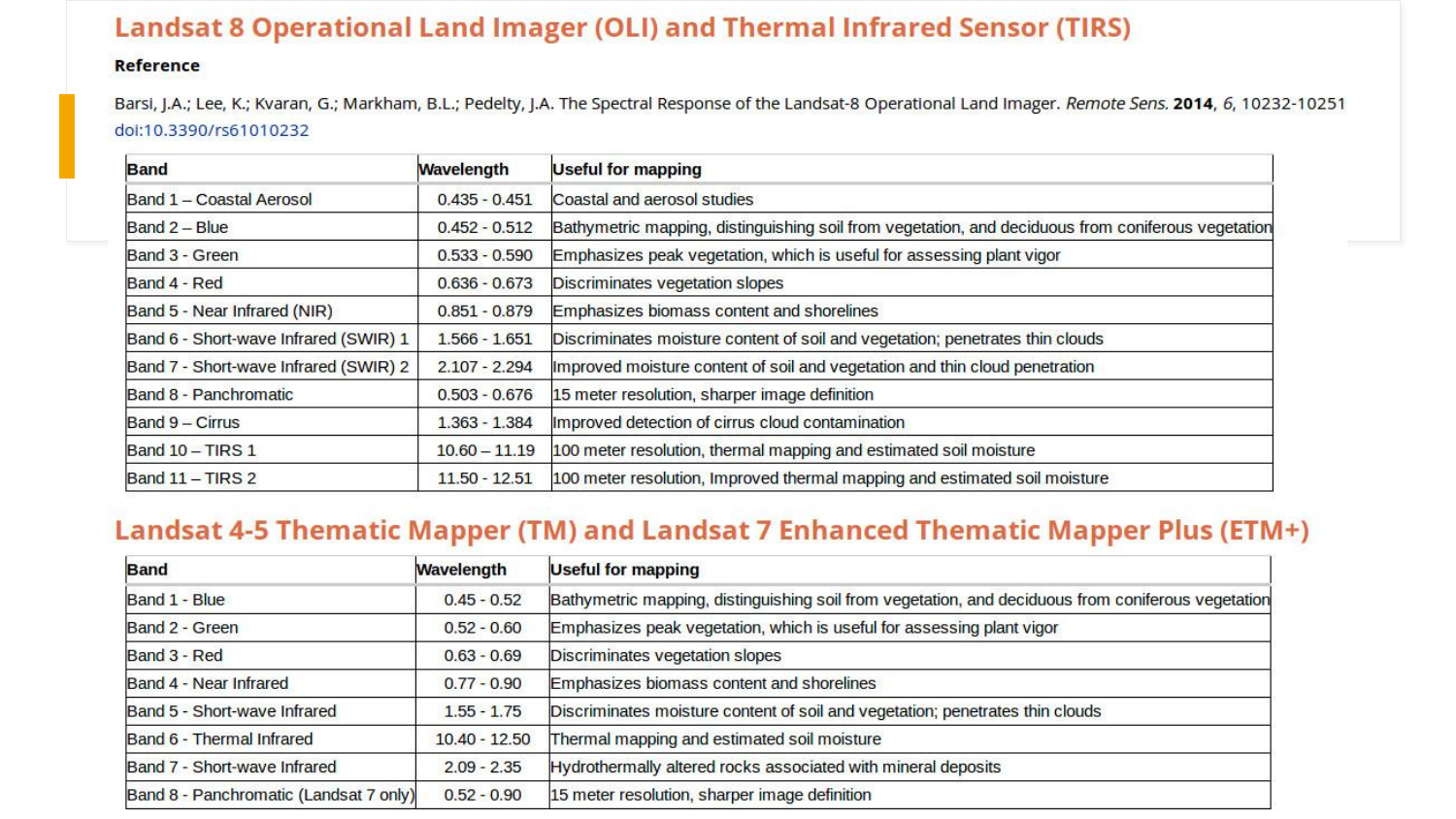### Imagery

• Radiometric Resolution: Defines the sensitivity of the sensor

| 1 Bit |  |  |  |  | 2 <sup>1</sup> |
|-------|--|--|--|--|----------------|
| 2 Bit |  |  |  |  | 2 <sup>2</sup> |
| 3 Bit |  |  |  |  | $2^3$          |
| 8 Bit |  |  |  |  | 2 <sup>8</sup> |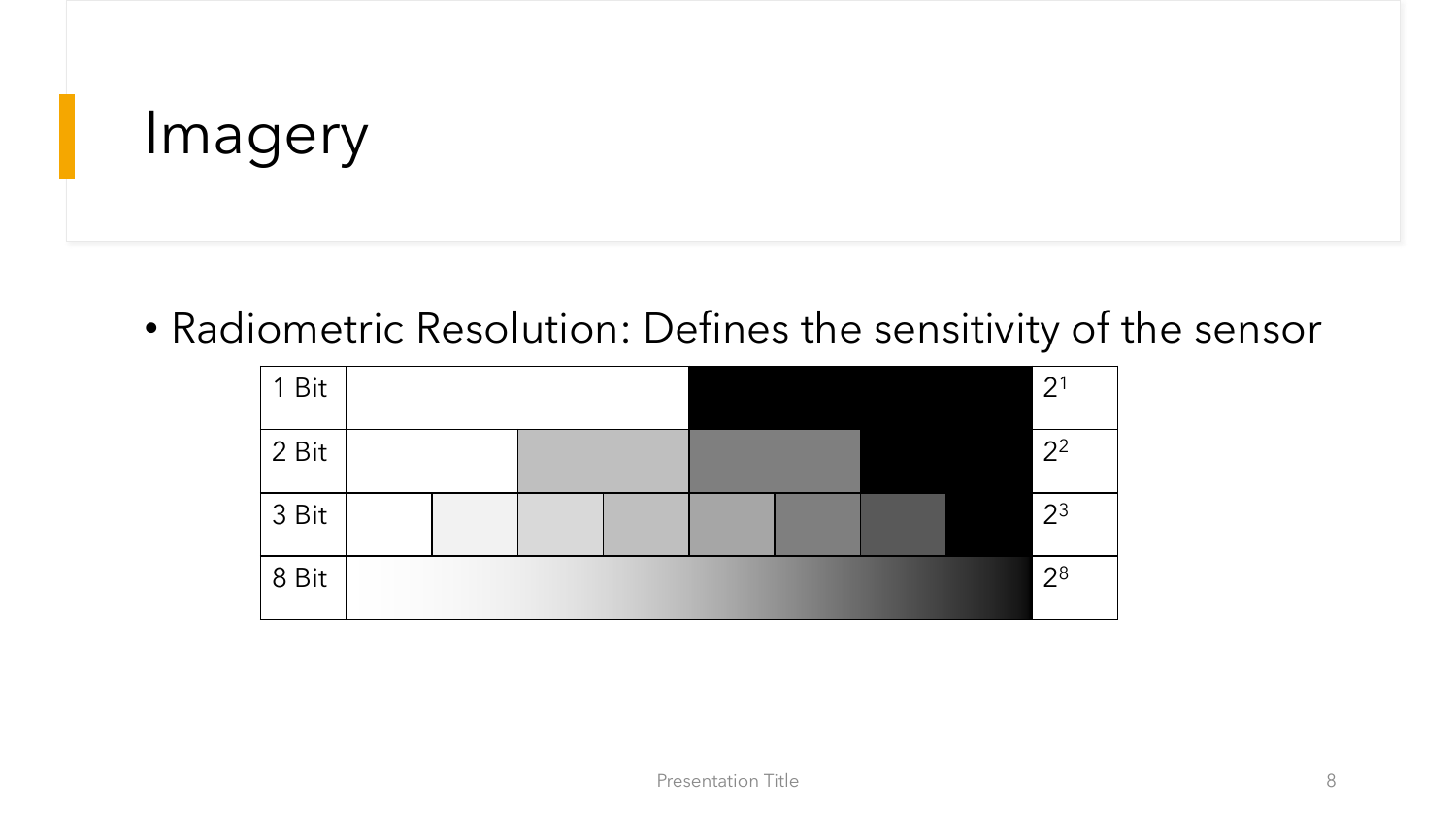# **Satellite orbits**

• **Geostationary / geosynchronous :** 36,000 km above the equator, stays vertically above the same spot, rotates with earth, such as weather images, communications, e.g. GOES

• **Sun-synchronous satellites:** 400-900km altitude, rotate at  $\sim$ 81-82 degree angle to equator: imagery  $\sim$  the same local time each day  $(-10.30am)$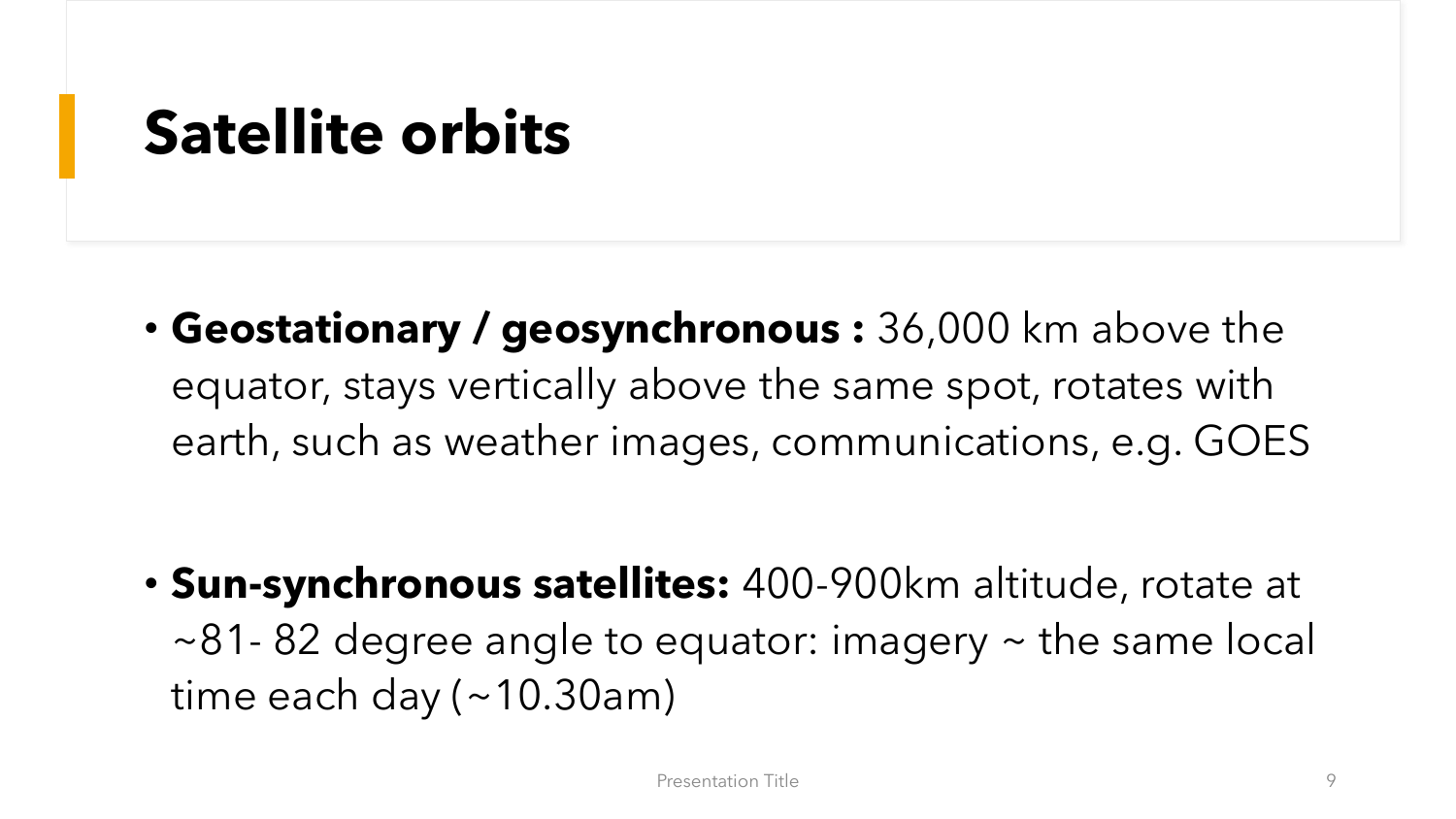# **Scanner types (Sensor Types)**



**a. Whiskbroom** (mirror/ crosstrack): a small number of sensitive diodes for each band sweep perpendicular to the path or swath, centred directly under the platform, i.e. at 'nadir' e.g. LANDSAT MSS /TM/ETM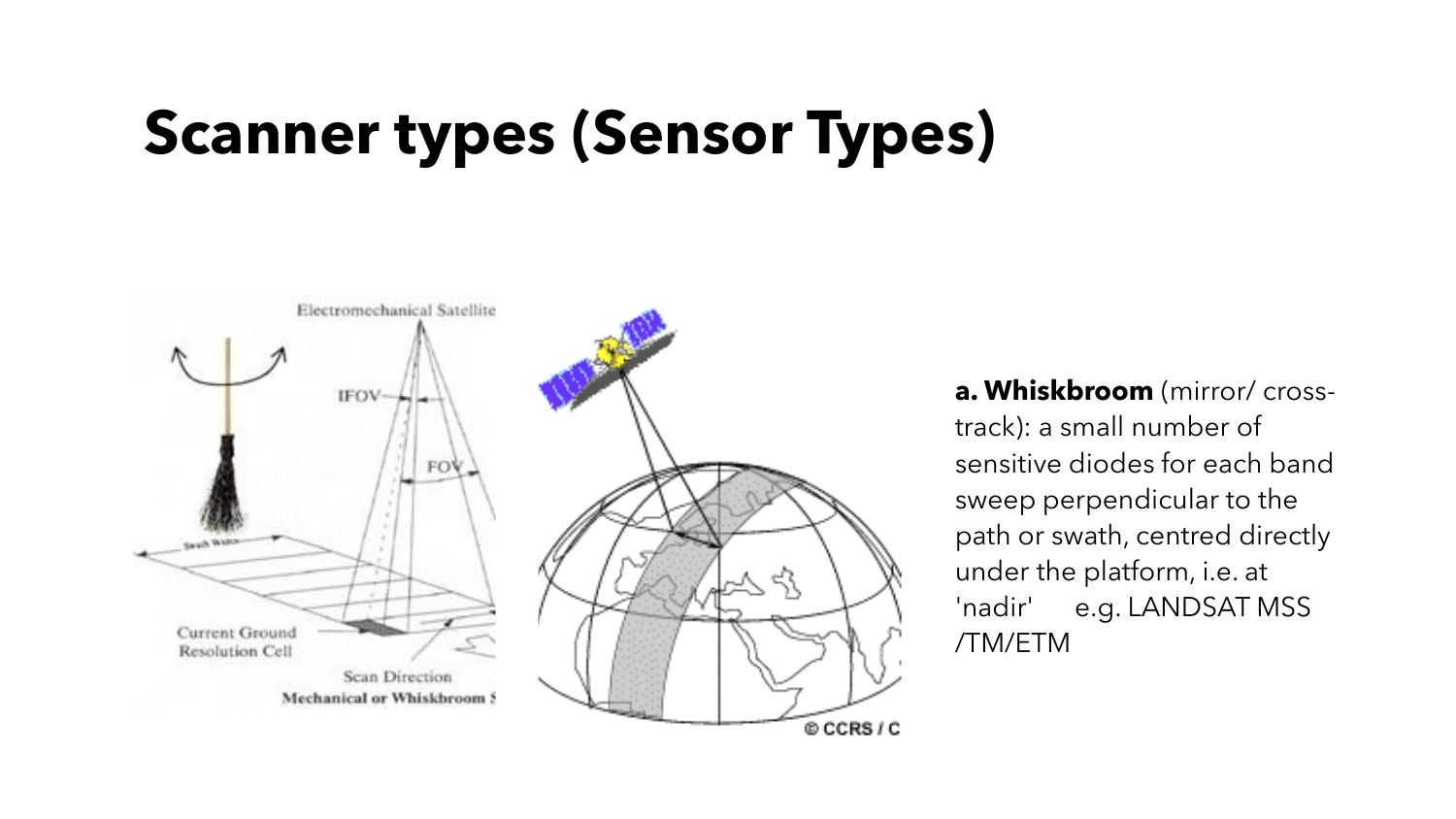### **Scanner types (Sensor Types)**



#### • **b. Pushbroom (along-track)**

- an array of diodes (one for each column of pixels) can be 'pointed' in a selected direction, **nadir or off-nadir**, on request, usually 0-30 degrees (max.), e.g. SPOT HRV, Landsat 8 OLI\* - almost all now ..
- \* Landsat 8 is not redirectionned; swath =  $185km = ~6000$  pixels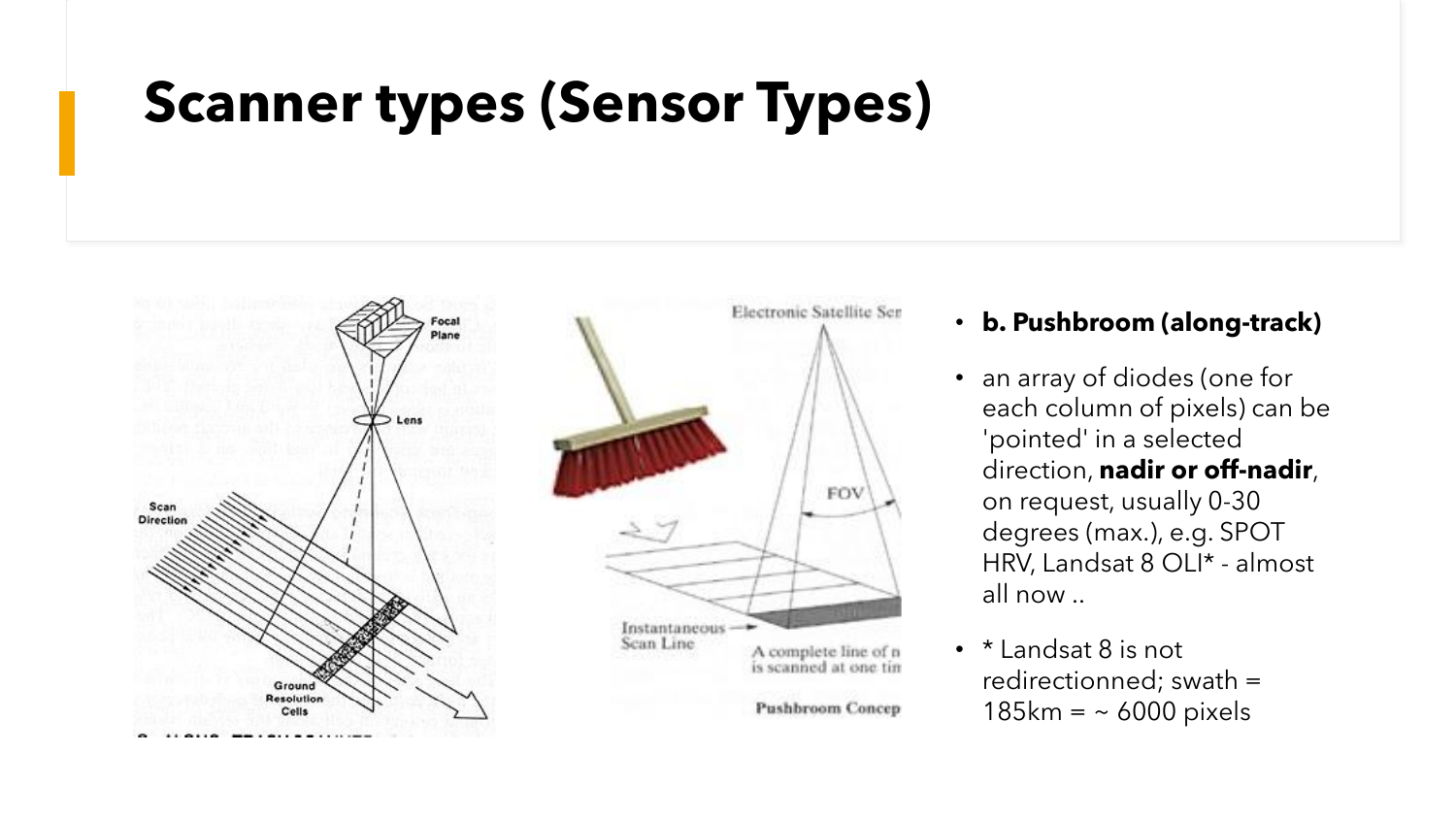# Image Classification

• Supervised classification requires the identification of areas on the image that are known to belong to each category/class

• Unsupervised classification minimal input when searching for natural groups of pixels present within the image.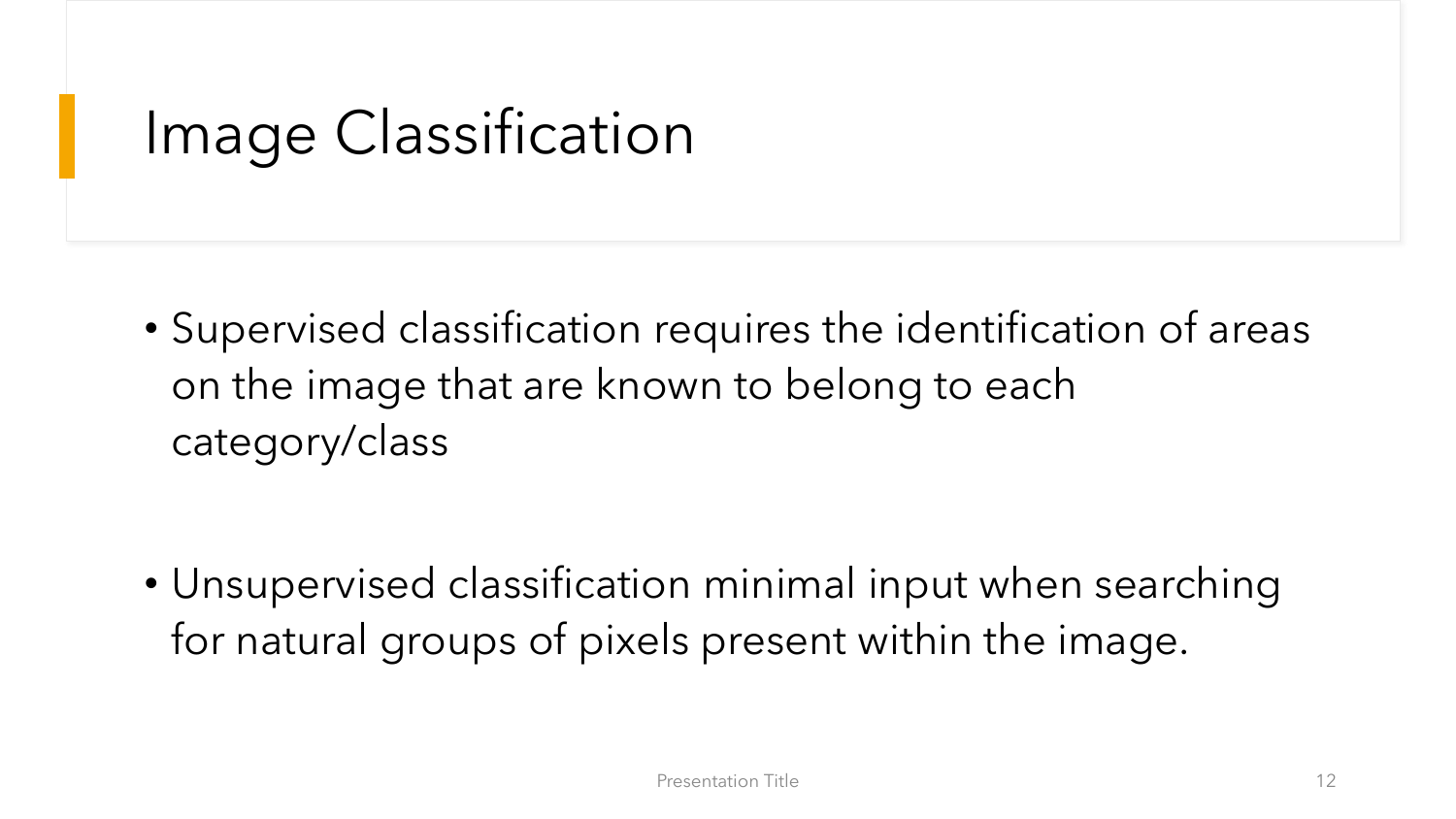# Unsupervised classification methods

### • **K-means, Fuzzy k-means, Isodata**

### • **K-means** and **Isodata**

- Both are iterative and assign initial clusters evenly distributed in the data space. Next each pixel is assigned to the closest cluster. Next new cluster means are calculated based on all the pixels in one cluster. The second and third steps are repeated until the "change" between the iteration is minimal. However, **ISODATA** algorithm allows for different number of clusters while the k-means assumes that the number of clusters is known a priori.
- **Fuzzy K-means** enables mixed membership. A pixel can have a degree of membership in multiple clusters. **K-means** has *hard/crisp* clusters, fuzzy k-means has *soft/fuzzy* clusters **Presentation Title** 13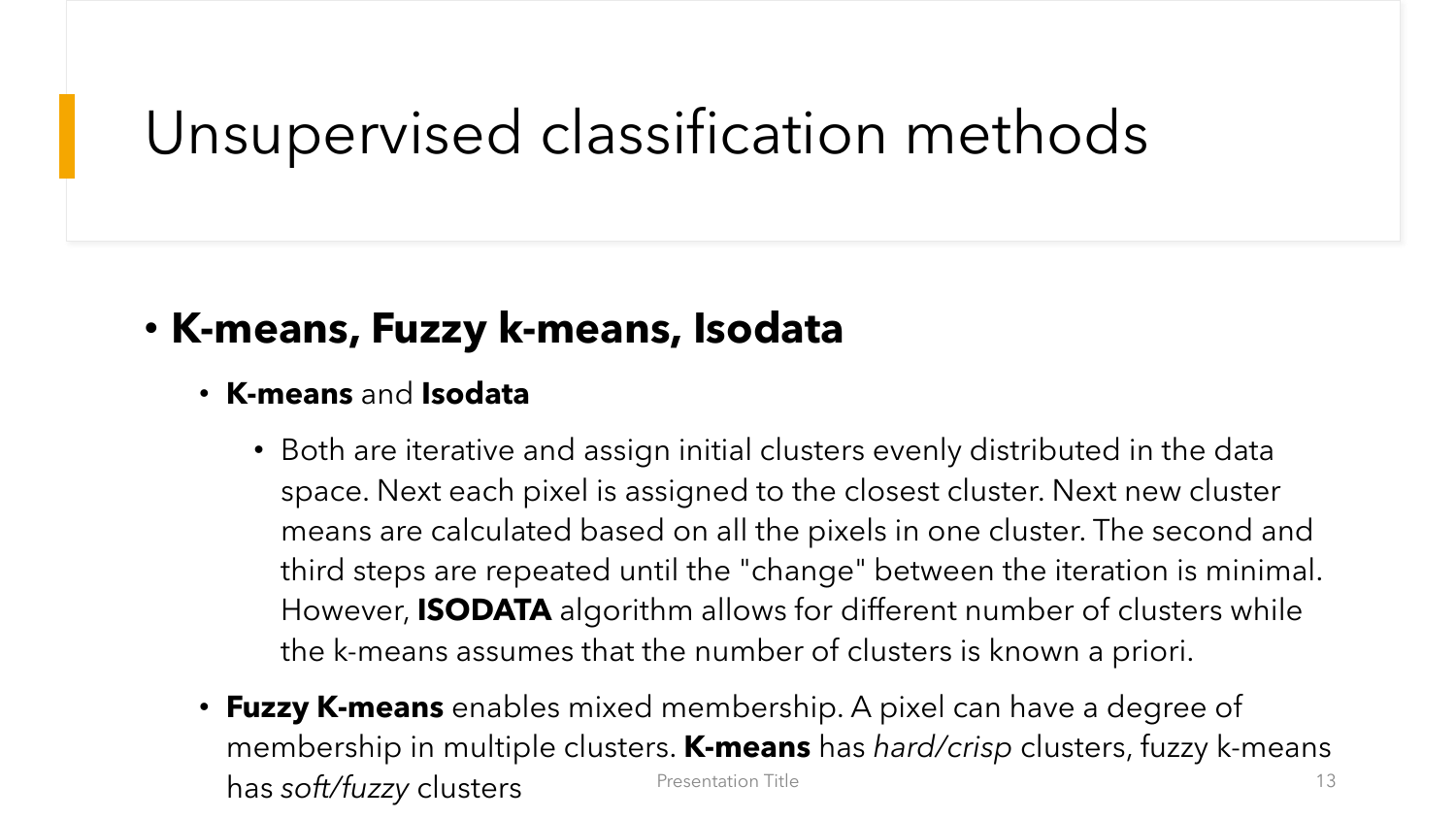# Unsupervised classification steps

# •Steps

- determine how many classes / clusters
- determine which input bands / channels to use
- run classifier : K-means or Isodata
- Rerun with more clusters if needed
- assign names to classes (merge classes if needed)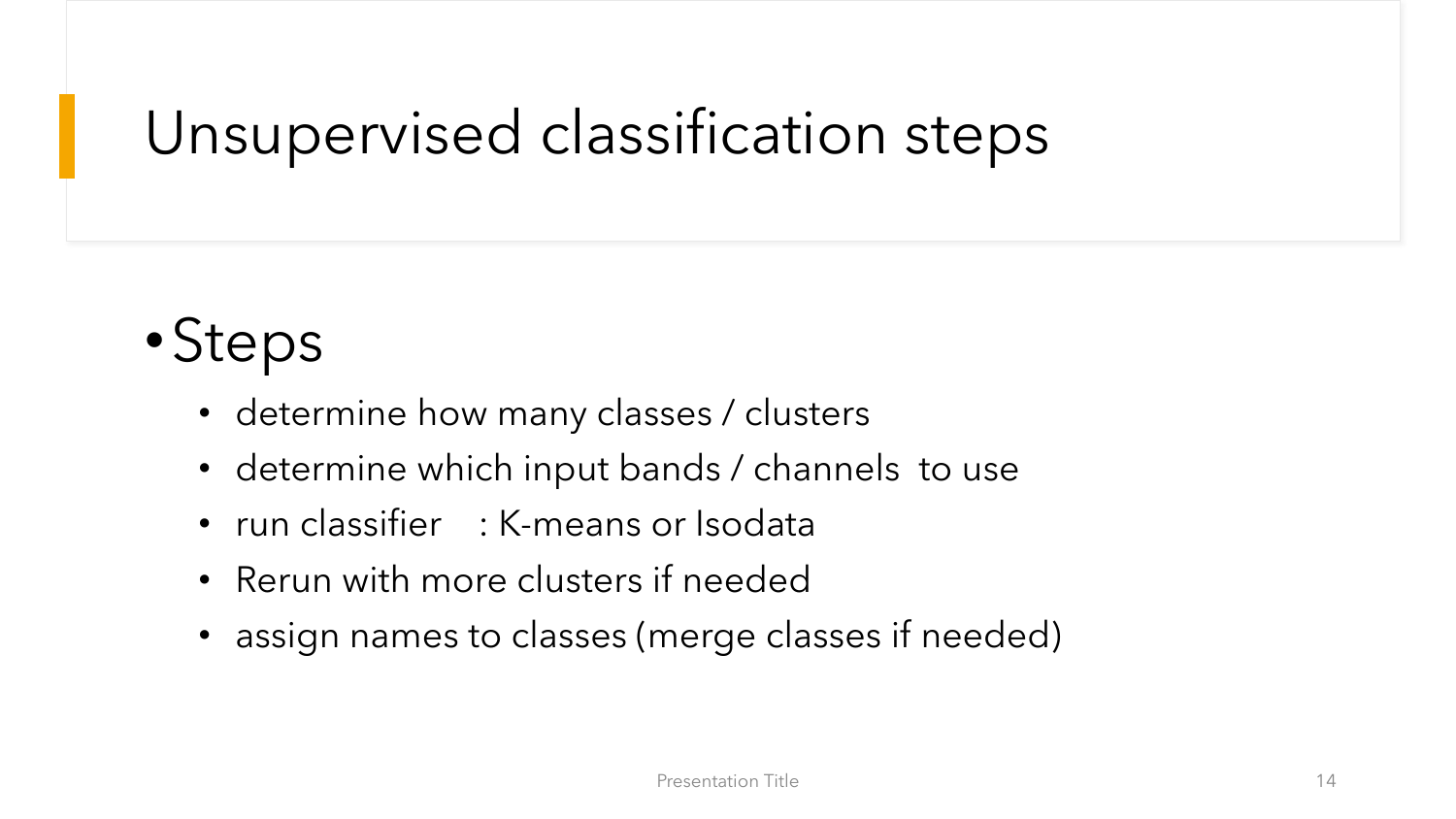### Supervised classification methods

- **Minimum distance**, **Parallelepiped** and **Maximum likelihood**
	- **Minimum distance:** each pixel is assigned to the class whose mean is closest to data point
	- **Parallelepiped:** Each pixel is assigned to the class whose range it falls in. The class boundaries form an n-dimensional parallelepiped classification in the image data space a parallelepiped
	- **Maximum Likelihood:** assumes that the statistics for each class are normally distributed. It calculates the probability that a given pixel belongs to a specific class. Each pixel is assigned to the class that has the highest probability (i.e., the maximum likelihood).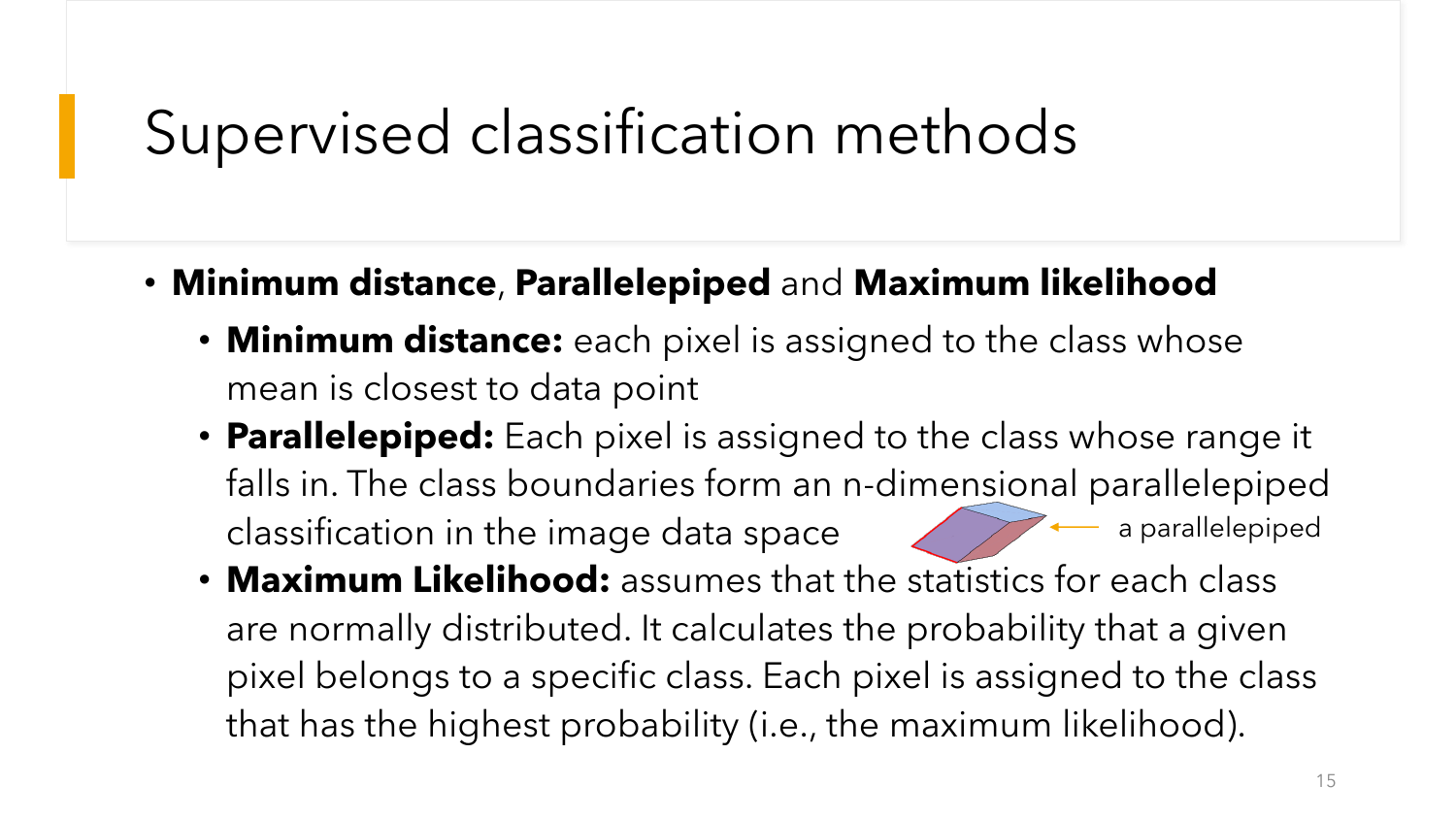### Accuracy assessment

This requires knowing what is reality at some pixels (ground truthing), and how they were classified. This generates a **'confusion matrix'**

|               |                        | <b>Reference test information</b> |          |          |        |           |                    |
|---------------|------------------------|-----------------------------------|----------|----------|--------|-----------|--------------------|
| Class         |                        | Road                              | Building | Green    | Bare   | Row total | User's<br>Accuracy |
| <b>Remote</b> | Road                   | 101                               | 0        | 25       | 20     | 146       | 69.18%             |
| sensing       | Building               | $\boldsymbol{0}$                  | 128      | $\theta$ | 17     | 145       | 88.28%             |
| classificatio | Green                  | 10                                | $\theta$ | 104      |        | 115       | 90.43%             |
| $\mathbf n$   | Bare                   | $\overline{\mathcal{L}}$          | 4        | 2        | 105    | 113       | 92.92%             |
|               | Column<br>total        | 113                               | 132      | 131      | 143    | 519       |                    |
|               | Producer's<br>accuracy | 89.38%                            | 96.97%   | 79.39%   | 73.43% |           |                    |

Overall accuracy =  $84.4\%$ , Kappa coefficient: 0.825.

The diagonal represents pixels correctly classified An off diagonal column element = an 'error of omission' An off diagonal row element = 'error of commission'

[http://www.gisdevelopment.net/application/nrm/overview/mma09\\_Mustapha.htm](http://www.gisdevelopment.net/application/nrm/overview/mma09_Mustapha.htm)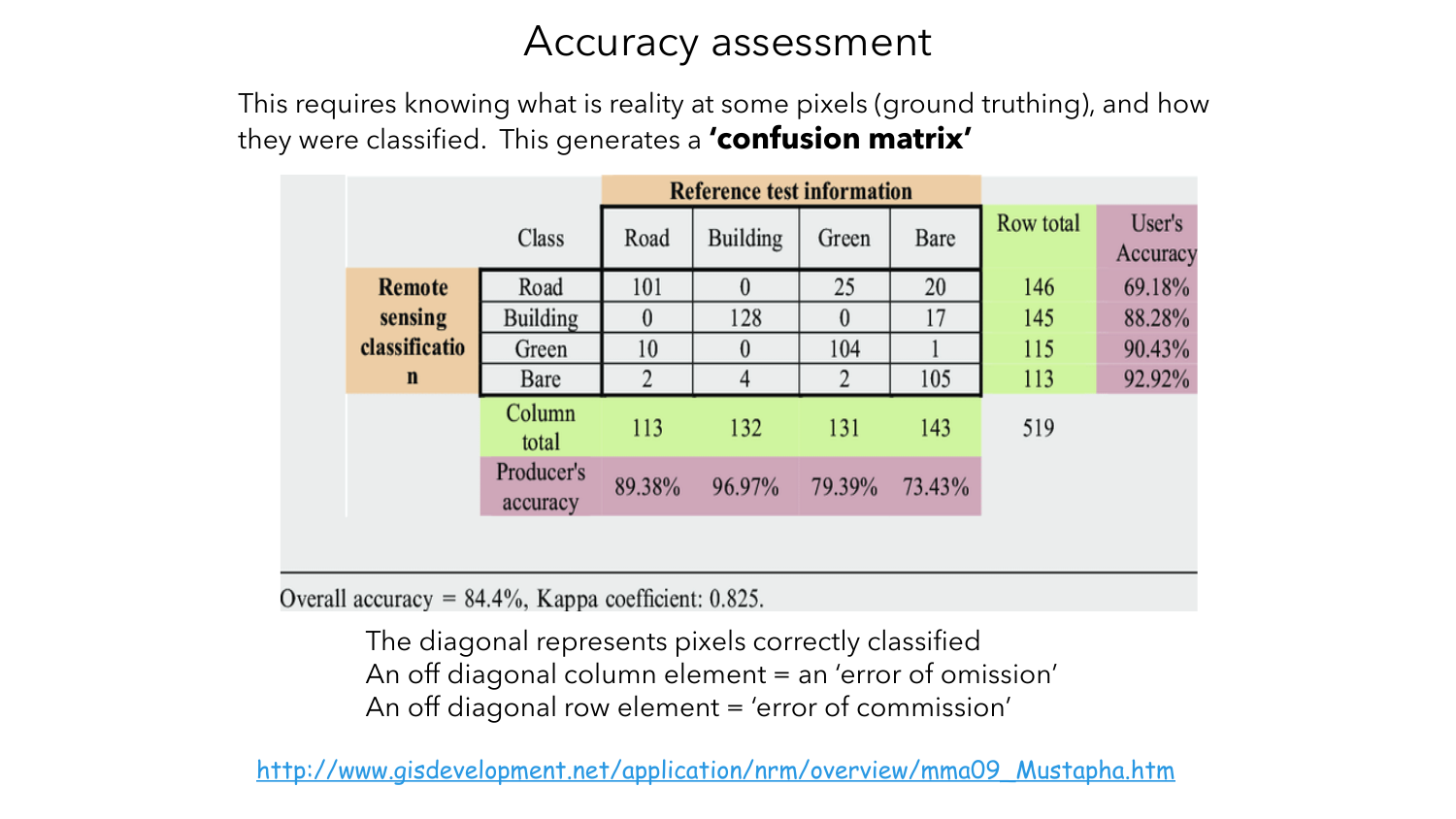$\blacksquare$  Table 4. Some commonly used Landsat MSS ratios and their applications. Adapted from Avery and Berlin (1992, p. 442).

| <b>MSS Ratios</b>     | <b>Applications</b>            |
|-----------------------|--------------------------------|
| $1/2$ , $1/4$ , $3/4$ | Characterizing rocks and soils |
| $1/2$ or $2/1$        | Suspended sediment in water    |
| $1/2$ or $2/1$        | Iron-oxide content in rocks    |
| 3/1, 3/2              | Vegetation and water bodies    |
| 4/1, 4/2              | Vegetation and water bodies    |

Note: the inverse ratios create negative images, which may be more pleasing visually for certain features.

### **Band ratios**

#### • **Band ratios**

- A band ratio is a new channel of data created by the simple division of two sets of band digital numbers for each pixel
- **Role of ratios**
	- Spectral slope enhancement
	- Reduce topographic effect
	- Include as input to classification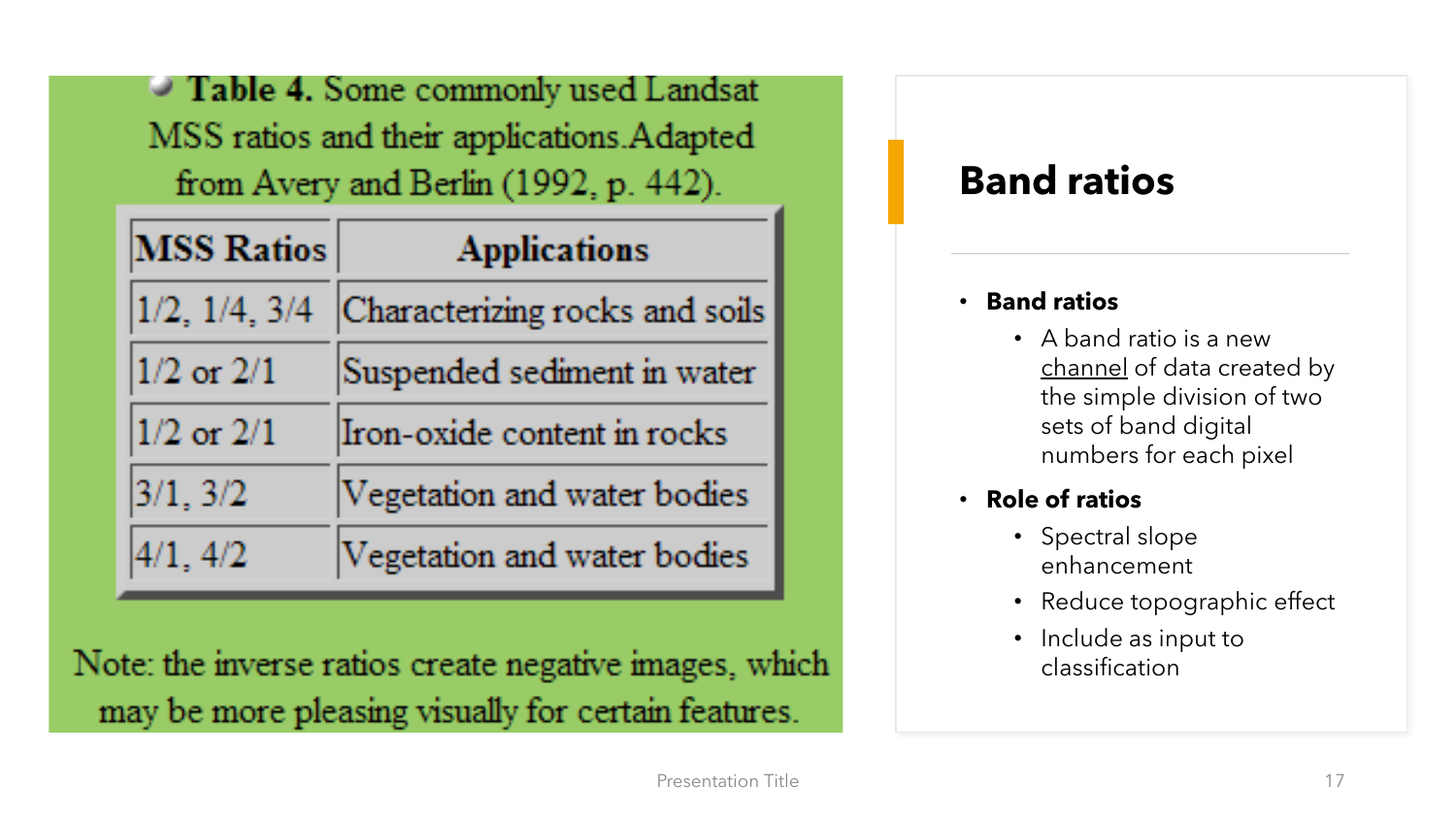# **Vegetation indices**

- DVI
- RVI
- NDVI
- Tasseled Cap Transformation
	- Brightness, Greenness, Yellowness, Non-such
		- Brightness => is associated with bare or partially covered soil,
		- greenness => green vegetation,
		- Yellowness/wetness => soil moisture, water, and other moist features
		- Non-such => image noise and atmospheric influences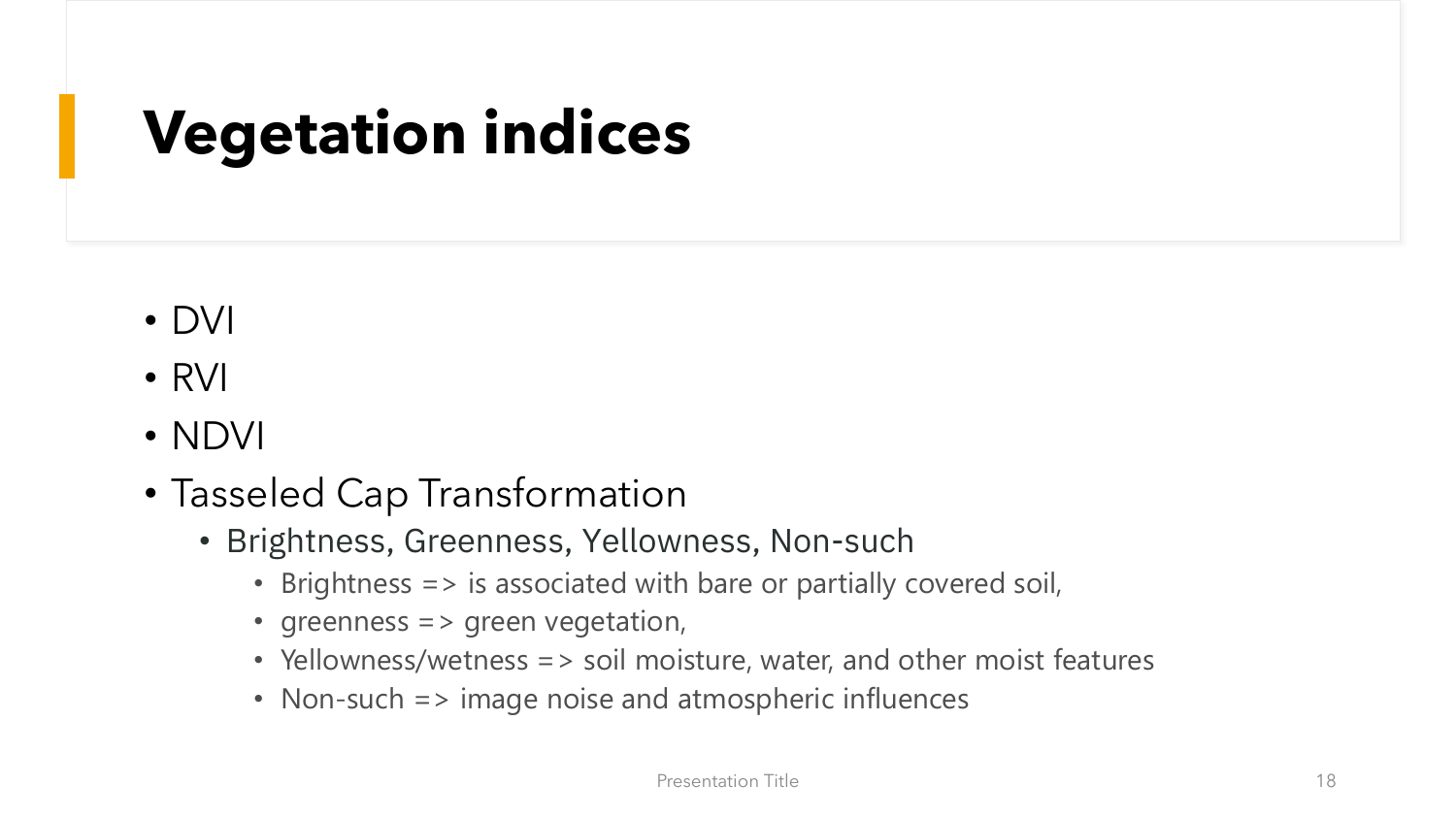### Image Interpretation

### • Elements:

- tone
- shape
- size
- pattern
- texture
- shadow
- association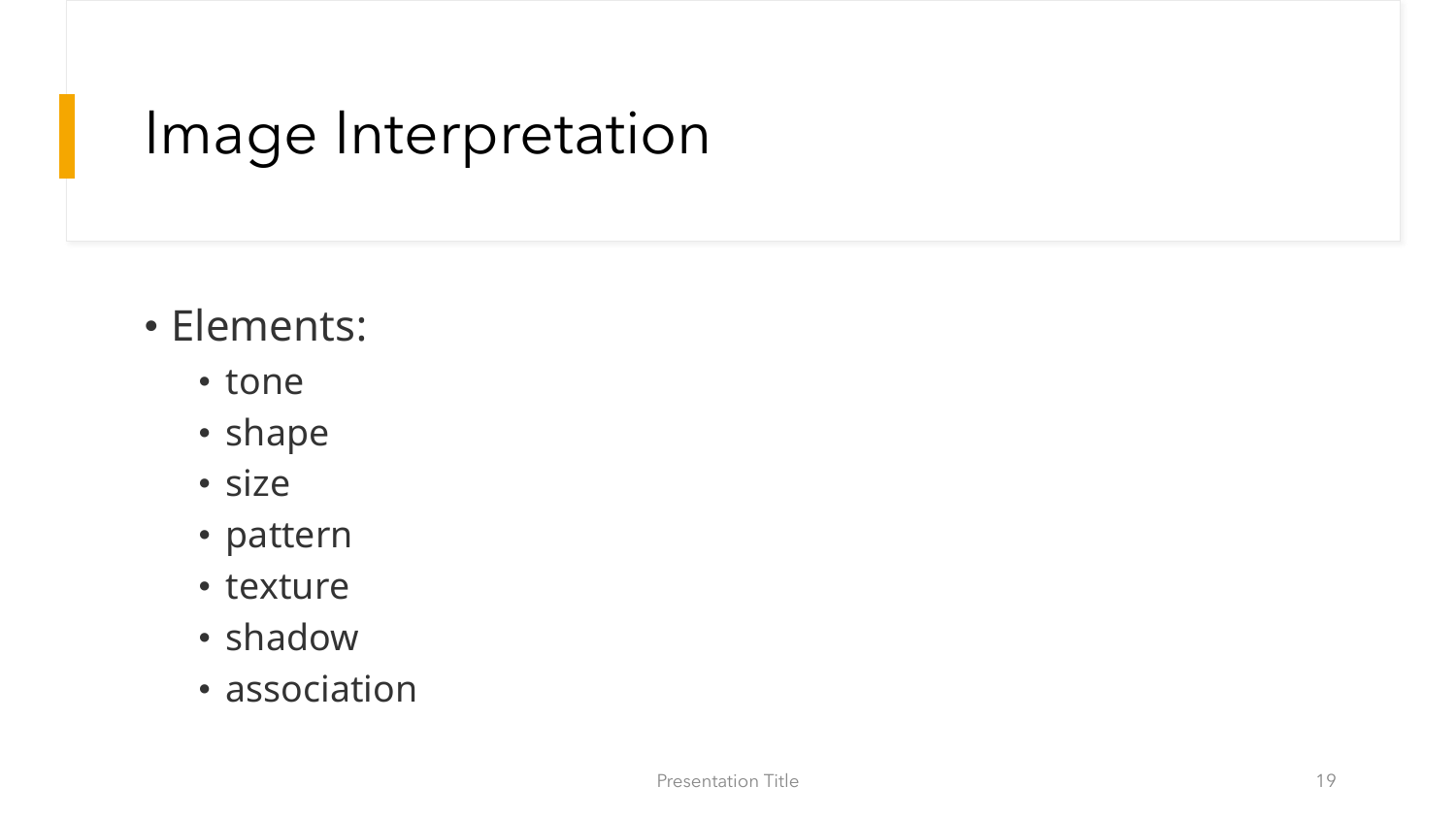### Thermal RS

- The Role of Water
	- has a high heat capacity so it takes a long time to heat and cool.
	- absorbs Visible / IR during the day and releases energy at night as thermal IR
	- in temperate climates, water is warmer in winter than land surfaces and cooler in summer; and may be warmer at night than land and cooler during the day.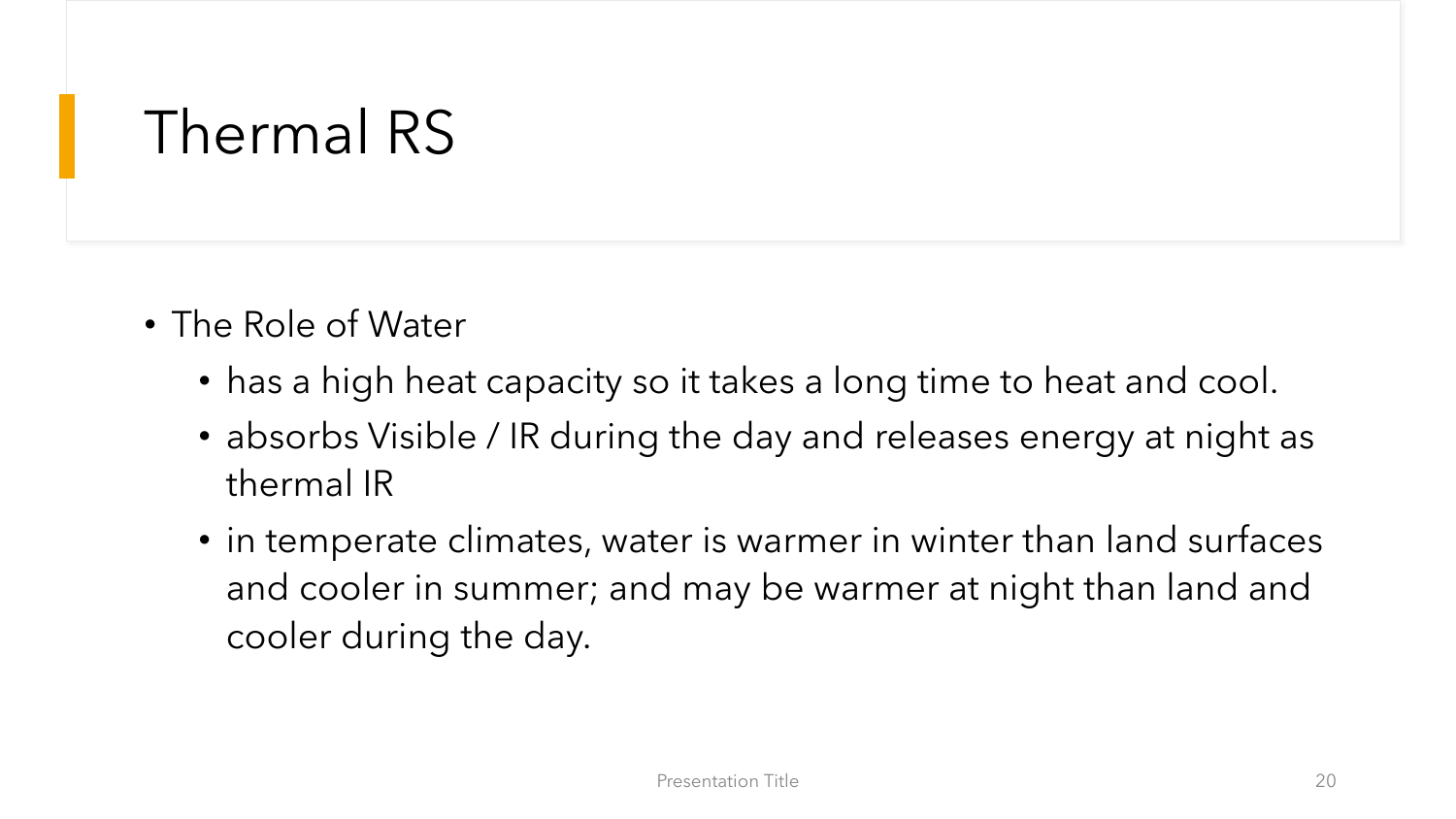### Thermal RS

- Lower thermal wavelengths can get mixed with reflected solar energy (3-5 microns).
- Nighttime is preferred to avoid shadowing (topographic / clouds) and solar heating.
- The larger the pixel area, the finer temperature differences can be detected. …. Temperature resolution can be as fine as 0.1° C.
	- pixel size is larger (courser resolution), than for reflected bands …. as there is less energy to capture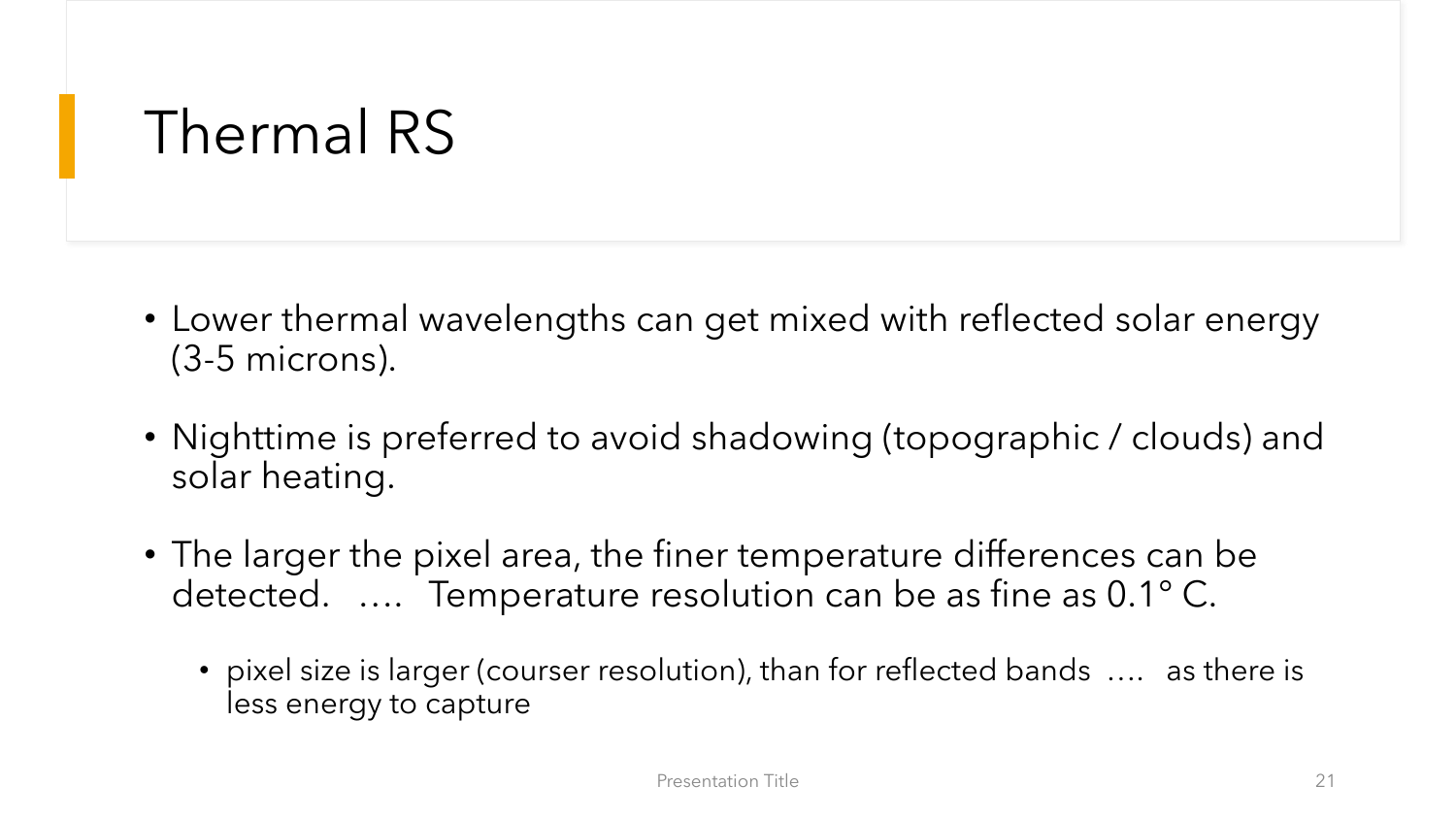### Thermal RS

- Landsat thermal bands are affected by:
	- low radiance = reduced DN range (60-120m pixels)
	- shadows (10.30am)
	- recent moisture
	- it is mostly daytime so not ideal for thermal remote sensing
- Thermal RS applications
	- Urban heat island effects
	- Volcanic hazard assessment
	- Mapping lake thermal plumes from power plants
	- Burnt area mapping and active fires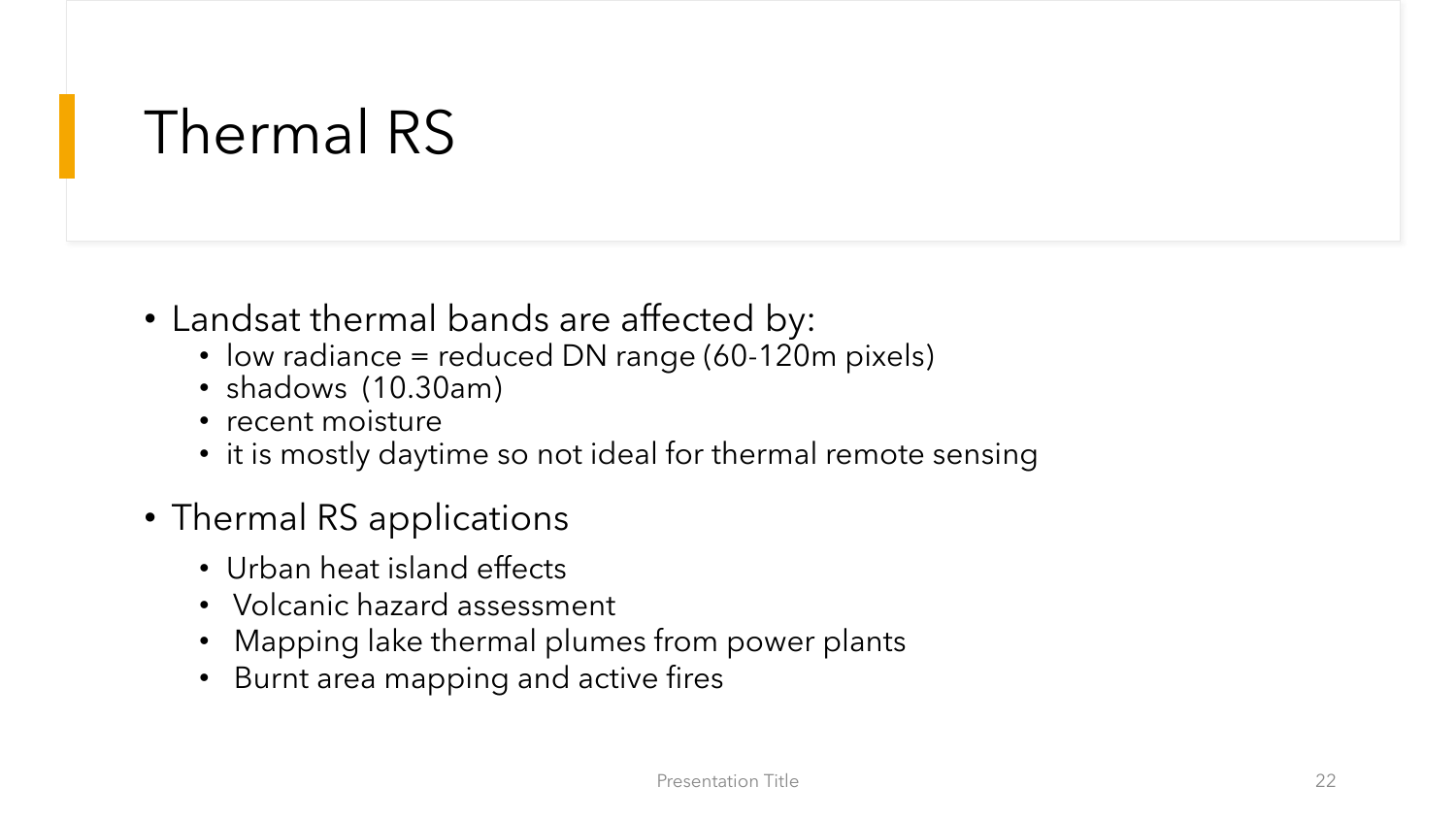## Other Subjects

- LiDAR and RADAR
- Commercial sensors